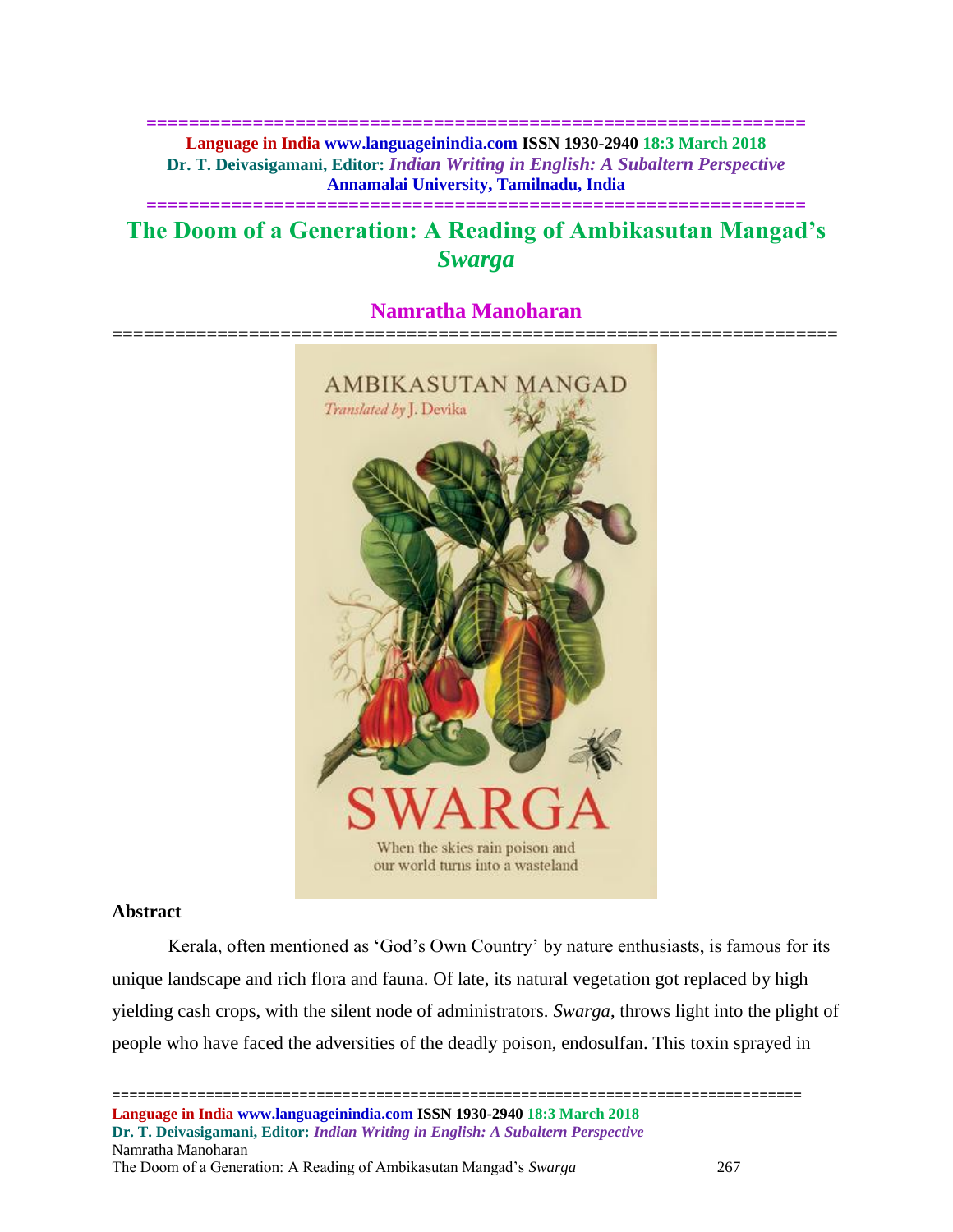plantations got mixed up with the land and water bodies thereby polluting it. Moreover, a generation is begotten, who are suffering from many physical and mental ailments. Thus, a land and its people are doomed with no hope for the future and a dagger perpetually hanging over them. *Swarga* is a realistic account of this brutal tragedy by an author of the same place, who has witnessed the sufferings of these subalterns and their lone battle against multinational corporate giants. The paper would focus on bringing out the life of these marginalized people and their poisoned environs.

**Keywords:** Ambikasutan Mangad, *Swarga,* ecology, subaltern, multinational corporates

## **Postcolonial Situation**

European Enlightenment or Modernity, according to Anthony Giddens, prioritized rational and optimal utilization of resources in order to ensure maximum profits, and this also forms the economic basis of capitalism. Even today, this colonial legacy continues in postcolonial nations, as Fanon puts it, propagated by the elite classes of that society. Although power struggles between the colonial master and the native subject has ended with political independence of the colonies, it re-emerges in a postcolonial society in a different form. Native elites occupy the spaces of power once occupied by White masters; and the corruption, oppression and exploitation of the have-nots continues, and this is termed as neo- colonialism. It is manifested in *Swarga*, where the power structures exploit the ignorant and superstitious people of Enmakaje by over powering them with the aid of certain discourses or ideological state apparatuses, thereby exploiting the people, their land, and depriving them of their resources and a good livelihood.

According to Pramod K. Nayar, "we live in a world increasingly lost to pollution, contamination and industry sponsored bio- disaster", and "Ecocriticism originates in a biosocial context of unrestrained capitalism, excessive exploitation of nature, worrying definitions and shapes of development and environmental hazard."(241) All these issues figure prominently in *Swarga* and therefore it carves out a space for itself in the list of toxic discourses along with Rachael Carson's *Silent Spring*. Toxic discourses, a concept coined by Lawrence Buell, and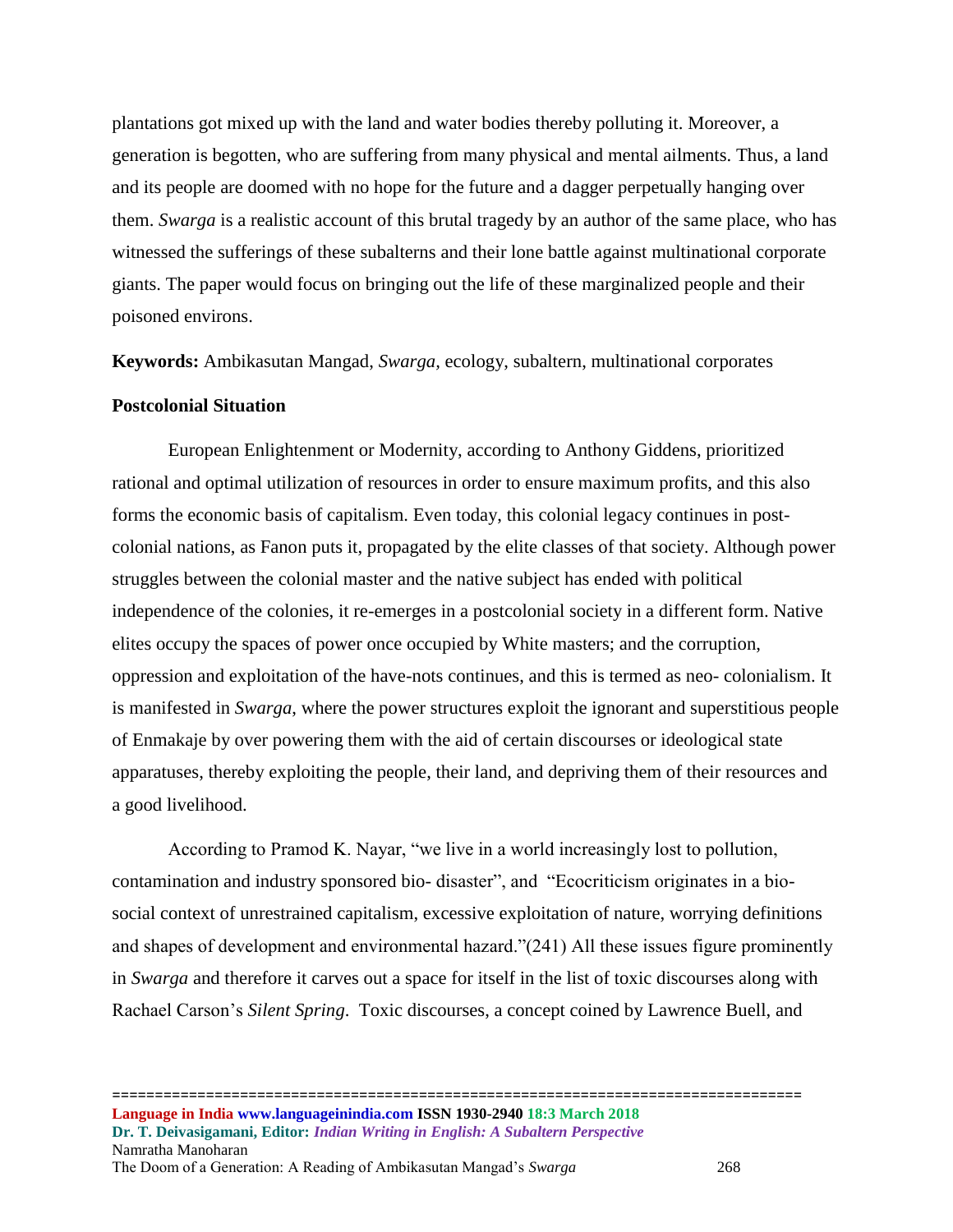developed by Rob Nixon; undertake to study faulty land claims and environmental degradation brought about by over exploitation of land resources.

#### **Neelakantan and Deivayani**

Neelakantan along with his soul mate Devayani, arrive at Swarga; which literally translates into heaven, a remote hamlet of Enmakaje in Kasaragod district. They had renounced the city, along with its comforts, turmoils, chaos, and unpleasant life marked by crimes and negligence; discarded their names and identities in order to retire to an austere and pious life, in the midst of exuberant flora and fauna in a remote area adjacent to the mythical Jadadhari hills. They were living there as 'man and woman' for some time, until Devayani broke her vow and brought a young child home, whose parents had died. Although Neelakantan was averse towards the child initially, since he detested the presence of human beings around; later on, Pareekshit influences his life so much that he is once more heralded into social activism and becomes a foremost crusader against the deadly poison affecting the region and its youth adversely.

The couple gets associated with the community outside through an 'Adivasi' elder, a veteran in traditional healing using medicinal plants and herbs, and who comes there to treat the child of his body sores and premature graying hair. They are amazed when Panji says that he has been treating the child for five years since the child just looks and behaves like a one year old, apart from having many other ailments. Neelakantan accompanies Panji downhill and into the valley where he is mesmerized by "Enmakaje's uniqueness- well trimmed hibiscus fences…in perpetual bloom!" (67).

#### **Enmakaje Uniqueness and Diseases**

Later on this wonder turns into nightmare when Neelakantan is dumbstruck by the sheer number of diseases and abnormalities suffered by the people, who believe that the adversity which struck them is because of the fury of Lord Jadadhari whom their ancestors hadinsulted and defeated through black magic: "'Al' twenty – seve'' ouses' ere hav' sick people… chil're' and bi' people. Nowher' else you'll fin' o many sick people.'... 'Jadadhari's ang'r and curs'."(70) Even the verdant landscape and its fauna are not spared and the land is bereft of lizards, chameleons, frogs, snakes, mongoose, cockroach and even crows. As Neelakantan proceeds to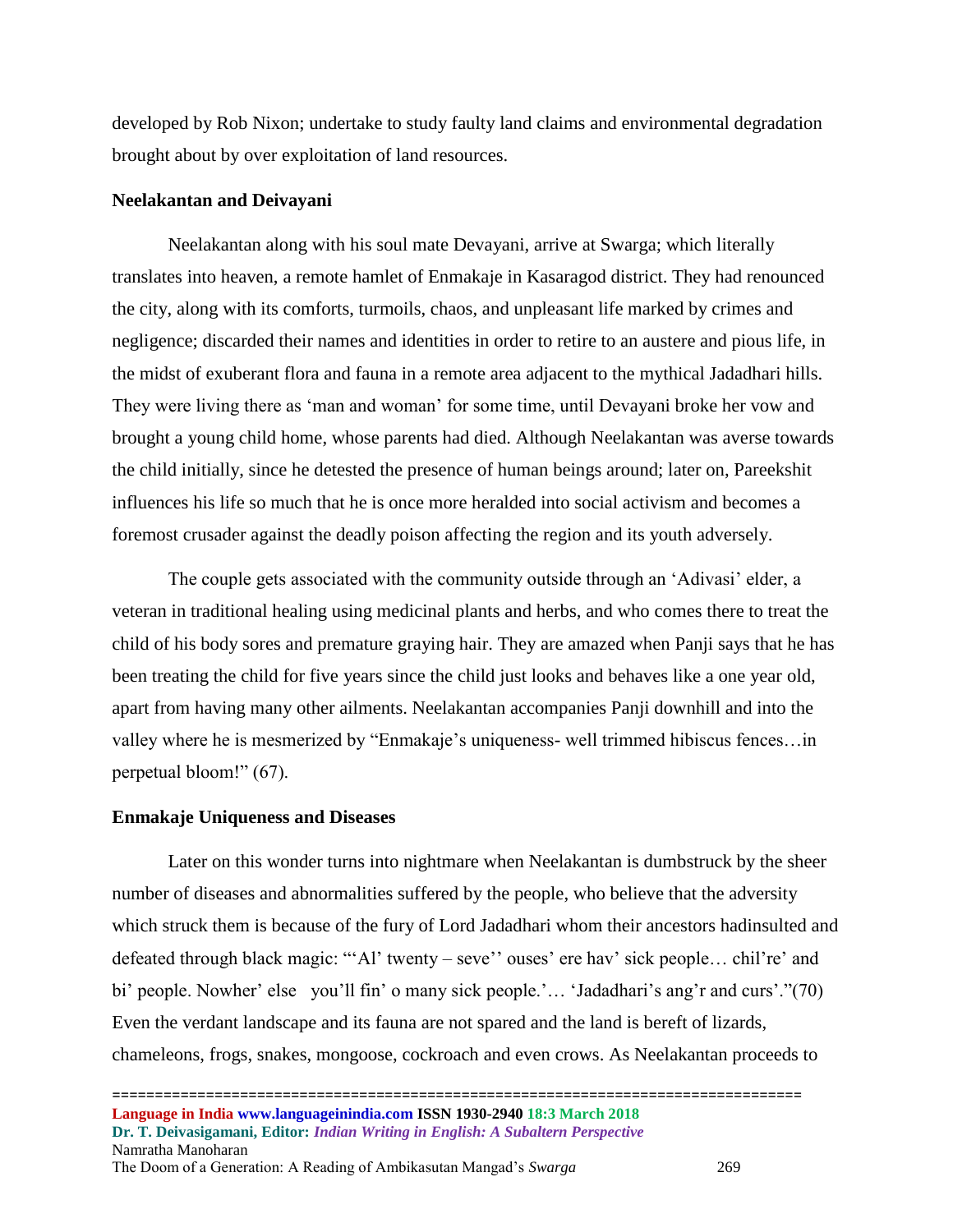explore the land seeking a remedy for the maladies which afflicted it, he recognizes that many places regarded as sacred by the native populace has been trampled with- the Seat of Truth, sites of snake worship and sacred grooves which are rich in biodiversity to name a few. He even realizes that bees do not thrive there anymore, adding to the misery of the people who sustained on bee cultivation and the sale of honey.

#### **Endoksulfan**

A serious discussion about endosulfan comes up at a meeting of bee cultivators and gatherers in Enmakaje. A young man Prakasa, was the first person to dismiss the maladies suffered by people as a curse of God and remarked: "It isn't Jadadhari's anger. Eve' see' how they spray pesticid' on th' cashew plantations on th' hil' from the air? *That's* the reaso'." (100) Srirama, an agriculturalist and a writer on agricultural practices agrees with him, as it goes in agreement with his earlier studies on the ill effects of Endosulfan. Dr Arun Kumar, the sole medical practitioner of Enmakaje joins in: "… Here' ever'bod's'ouse ha' a patient. No' jus' chil'ren… many hav' died. … the curs' o' thi' lan' is tha' poison. That poison they brin' year afte' year in the aeroplan''nd spray dow' below'."(101-02) He had published his findings about the morbidity caused by endosulfan in the *Kerala Medical Journal* inviting assistance from specialist doctors and also promising his help to them in the form of medical reports and so on but no one responded or showed interest in the malady.

#### **Plantation Response**

The Plantation Corporation had initiated aerial spraying of the deadly chemical in Ukkinadukka way back in 1979 in the name of the pest 'tea mosquito', which according to them brought down cashew production drastically, thereby affecting the revenue earned by the government adversely. When the residents organized a protest march to the Corporation demanding a ban on endosulfan, the authorities disregarded them and dismissed them casually paying no heed to their words by remarking that if human beings are unwell, they should be given the proper treatment. Gradually the aerial spraying of the pesticide spread to other areas too- Saya, Bajakkoodalu, Nalkka, Odya, Peryaal, Swarga, Seraja, Uthrakala, Perdala. People involved in the protest marches and those who educated the masses about their plight were

The Doom of a Generation: A Reading of Ambikasutan Mangad's *Swarga* 270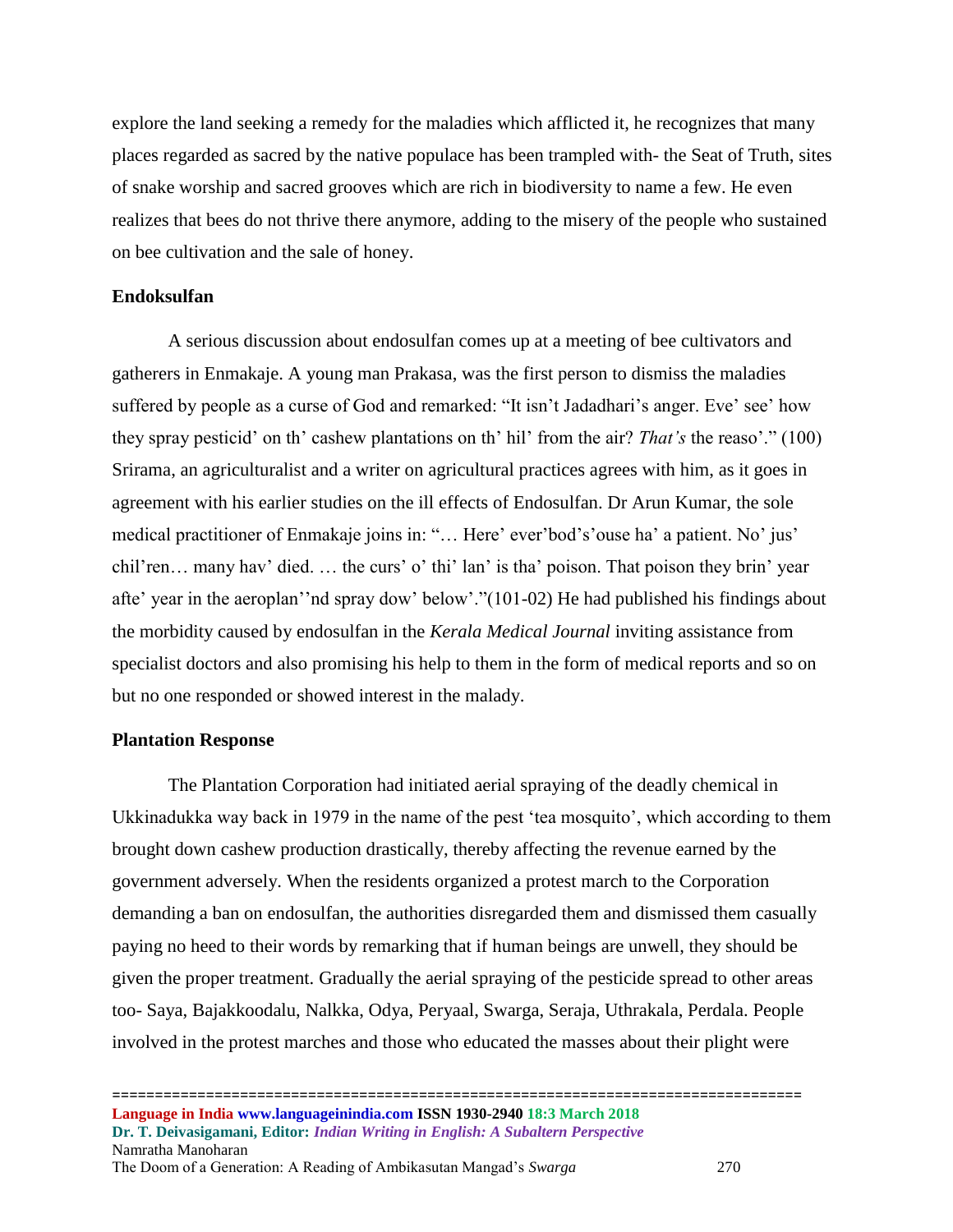branded as extremists, terrorists, naxalites and so on, and on various occasions they were arrested, tortured and thereby silenced. At times, the pesticide lobby also resorted to brutal acts like killing or trying to kill the people who raised voices against them.

#### **Involvement of Newspapers**

Gradually, newspapers started publishing horrifying reports and the outside world came to know about the effects of the poison especially within a radius of four kilometers where aerial spraying was rampantly done - incidence of cancer, epilepsy, mental aberrations, low intelligence, deformed limbs, skin diseases, and so on were widely reported. Although, the District administration and the state government conducted medical and relief camps, all these were a farce since the people in power left the venue soon after the inauguration, citing other priorities, after waxing eloquently about the welfare activities of the government and how committed it was towards the people; without speaking a single word about endosulfan or the health crisis in Enmakaje. The fact that all the verandas of the school buildings, the pavilion set up in the middle of the school ground, and beneath the shade offered by the trees, were overflowing with the sick and the destitute projects the sheer masses of people affected by the chemical in Enmakaje.

## **Ill Effects of Endosulfan**

Studies have proven that endosulfan was capable of mimicking hormones and could upset women's menstrual cycles as well as the sexual organs of men, thereby reducing sperm count. They were even capable of causing genetic mutations which accounted for the deformities in a large number of new born infants. Endosulfan was even detected in breast milk beyond permissible limits thereby proving that it was not degradable, and accumulated, and passed on in the food chain leading to bio-magnification. Jayarajan, a social activist, managed to collect many reports against endosulfan : "One of those is from US- based researchers. When the milk produced by sheep affected by endosulfan spraying was examined, they found that the highest concentration was in its cream…They've found this poison in cows' milk too. Also in fish, eggs, vegetables… in many kinds of foodstuff. (143)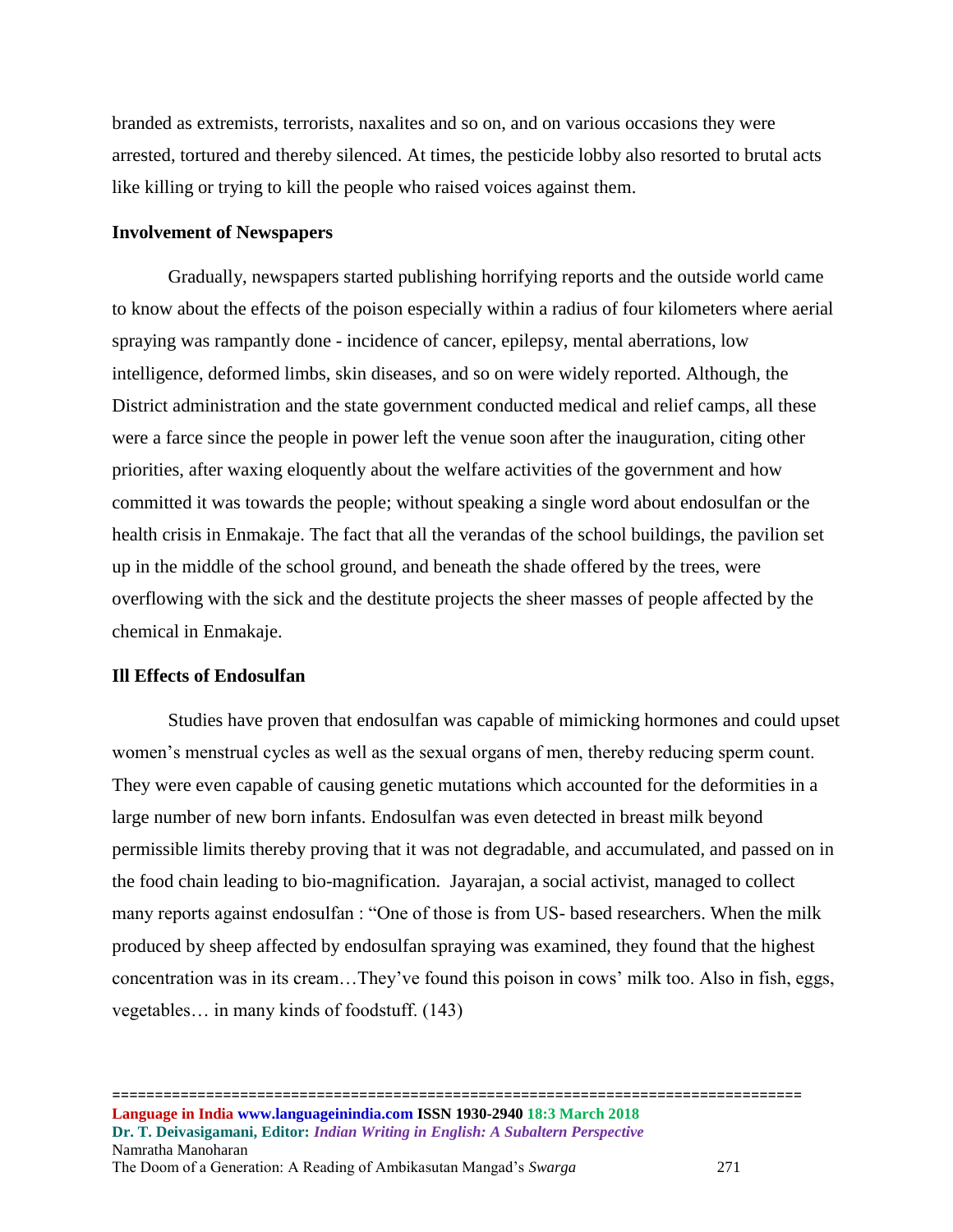The harm done to the environment in the name of cashew and rubber cultivation too was beyond reversal since monoculture practiced in plantations destroyed the rich multifariousness of a huge portion of the ecosystem; nearly, almost 600 hectares of land in Kerala itself. Similar environmental damage is brought about in Kerala citing afforestation, by planting a large number of acacia trees across the state. These trees were initially used to dry up swamps in Australia, and are known to increase the acidity of the soil, besides causing various allergies to the people in its vicinity. So acacia trees bring about environmental damage and destroy the fragile ecosystem.

#### **Colonization and Imperialism in a Different Dimension Today**

Colonisation and Imperialism carried out by the West is still taking place in an altogether different dimension today, where the land and its material resources are no longer captured by military or despotic powers, but the traditional and indigenous knowledge is exploited and looted away. To cite an example, the 'aryaveppu', a medicinal plant which is known to ward away pests is being harnessed and utilized by western companies who have developed almost 75 patents out of it. They have perceived the baneful effects of chemicals and stopped using it, replacing it with organic and bio- fertilizers, while thrusting it upon the third world countries in the name of increasing agricultural productivity. So there occurs a kind of double jeopardy or neocolonisation in the guise of globalization.

Although reports were pouring in from different corners of the world regarding the ills of endosulfan, all these are not enough for the government to stop its further use: "In Sudan, children accidentally ate grain doused in endosulfan meant to curb birds, and thirty-one of them died. In the Philippines, eighty-five people were killed. In Alabama, this was sprayed on cotton fields and it got into the river water, and all the fishes in some twenty-five kilometers died." (145) It is saddening to note that the pesticide used at the Plantation Corporation estates in Cheemeni was even more lethal. 'Roundup', the pesticide used, was just another name for Agent Orange, the fatal poison used by United States in their war against Vietnam. It is also ironic to note that all the hazardous chemicals are named after wars or violence or in language of crueltyfor example roundup, machete, assert, avenge, prowl and so on.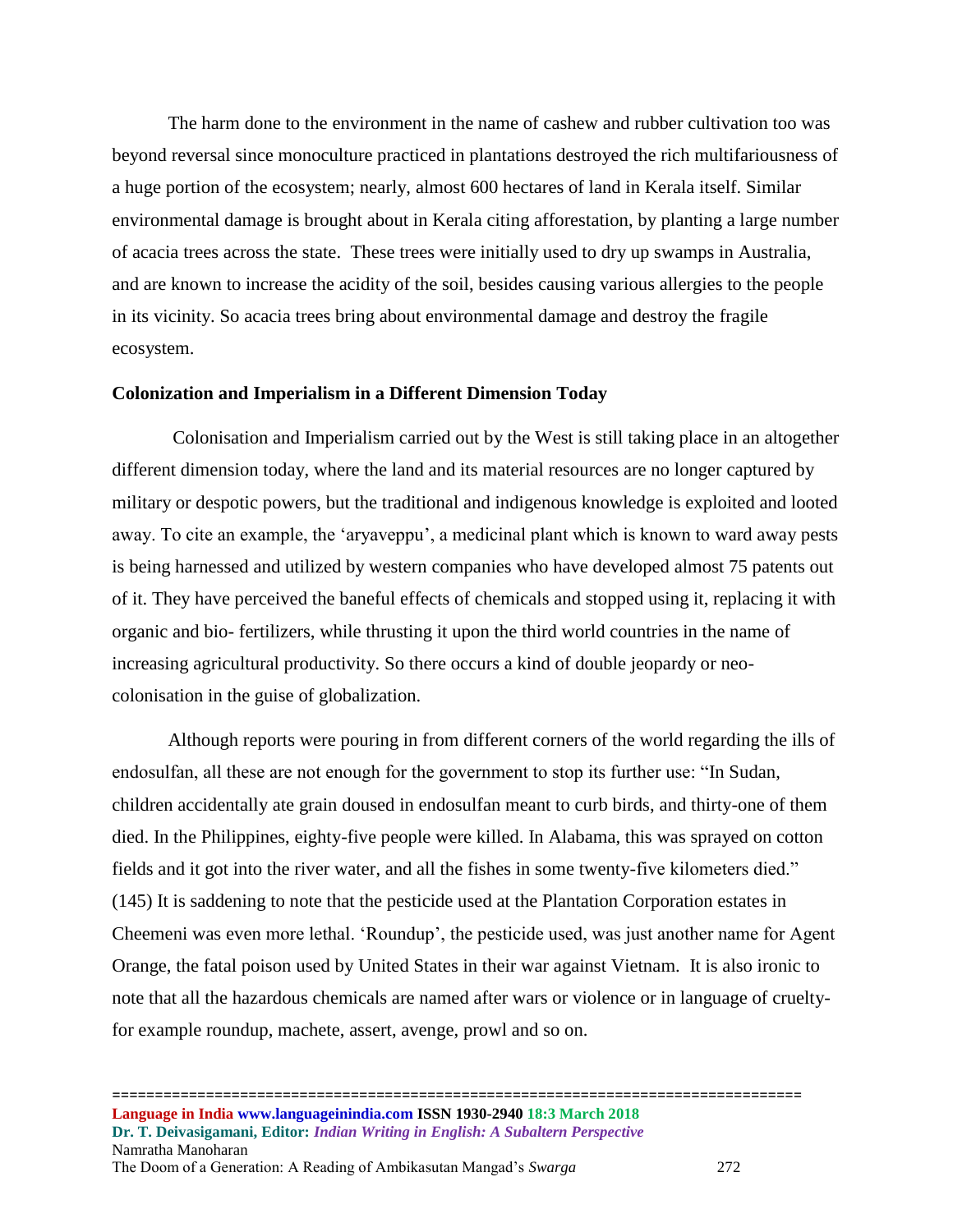Far from banning endosulfan, the authorities flouted all the laws in the air with regard to the aerialspraying of endosulfan. The natives were not given prior notices, and the water bodies were left uncovered, thereby rendering the numerous streams and canals in the area poisonous: "In Swarga- in Pedre village- alone ther' are mor' tha' a thousan' surangas! The water flows to you' house, in an' weathe'! And besides, thousan's of water channels flowin' ev'rywher'!... 'Thi' abundance of water which' made this place heaven is wha's makin' it hell now.'(126) Moreover, endosulfan was used indiscriminately for a number of years when the law makes it mandatory that one particular pesticide should not be used more than three years continuously at the same place, since the pests would become resistant to it. It was also not permitted to be stored near water bodies, but in Kasaragod the excess pesticide, following a temporary ban in the year 2000, was buried in the soil in the vicinity of streams and canals. There were no local doctors trained to treat the victims, in case of a calamity and the workers were not given protective garments and respiratory equipments. So, it is clear that the authorities were exploiting the natives, who remained on the fringes, both in terms of geography and with regard to policy making and implementation. This phenomenon termed byGyanendra Pandey aspost colonial subalternization, neglects the people who remain in the periphery, thereby reducing their position to the level of Fouth World citizens.

The fact that Karnataka government has also been using endosulfan in its tea, banana and vegetable plantations shows that the use of endosulfan is not an isolated case in Kasaragod (Kerala) alone. This chemical, under its several brand names would have been used in different parts of the third world countries. The chemical apart from deteriorating the fertility of the soil is proven to affect the plants too, incapacitating plants to draw out nutrients from the soil.

Since there is a nexus between MNC's, scientists, agricultural officers and authorities who pocket a huge sum from the companies for endorsing the product, the different committees and commissions set up to study about the harms, if any, and the health hazards caused by the chemical falsely testify and do not give out the actual case studies. Even thought independent and autonomous bodies like National Institute of Occupational Health, and Centre for Science and Environment under the able leadership of Sunita Narain, had come out with strong evidences against endosulfan, the committees set up by the government gave it a clean chit. Dr Shanbaug's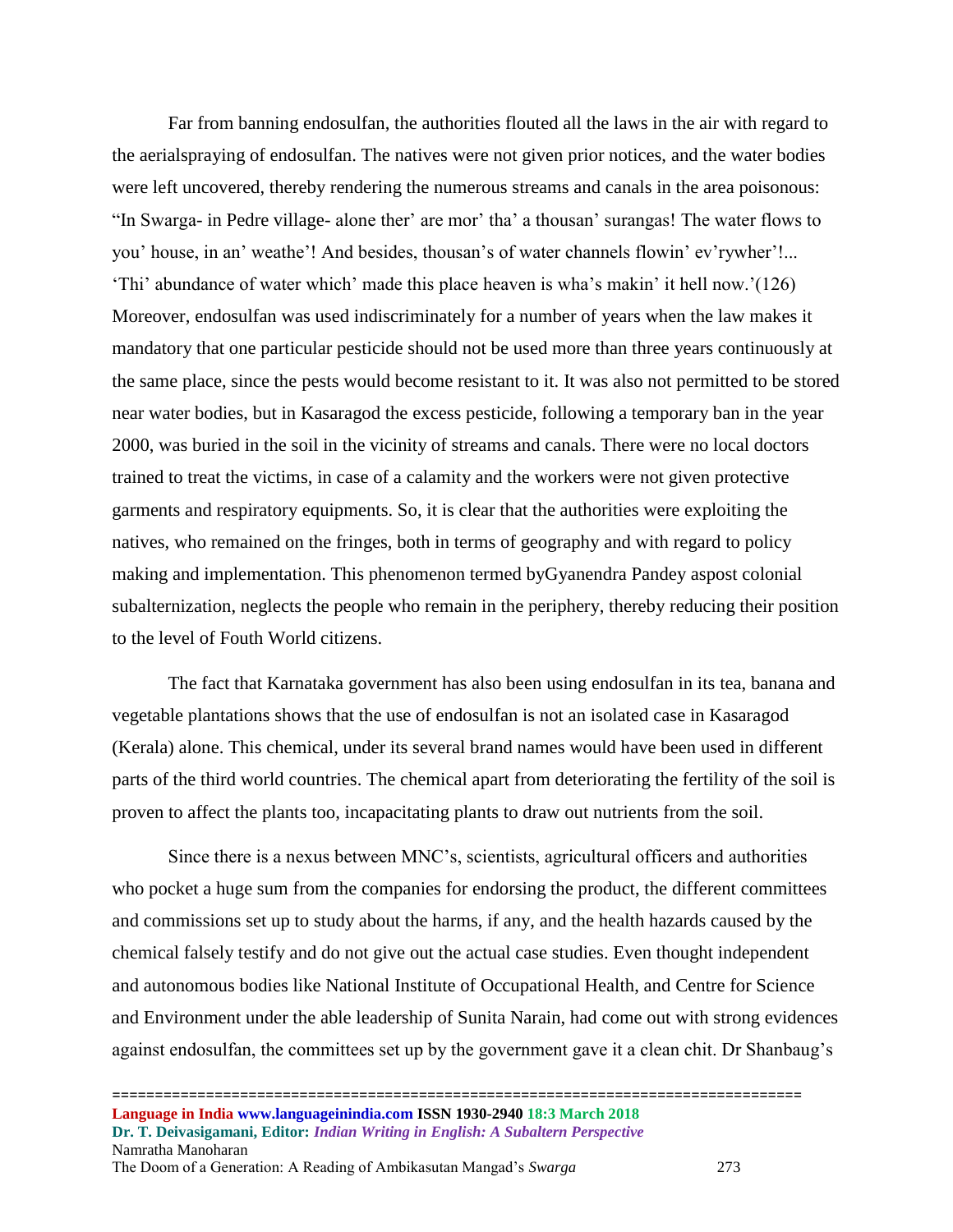( professor of pharmacology at Kasturba Medical College) study which runs into one hundred and forty pages also gave a bleak report, "He stresses tha' the samples fro' here contai' very dangerou' levels of endosulfan. Even if they stop the sprayin' it will be ther' contaminatin' the soil and other thin's for fifty years…the changes to the DNA will appea'repeat'dly over many gen'rations". (192) The plight of people at Enmakaje is symbolic of Mahabali, the mythical demon ruler of Kerala, who ultimately was forced to sacrifice his land, when demanded by the Lord who came in the disguise of a dwarf Brahmin.

#### **Author's Emphasis**

The author, through his mouthpiece, Neelakantan, calls for the harnessing of nature to meet the needs of men, rather than for wealth creation as echoed by Marxist Environmentalists namely, Peter Dickens and Ted Benton. According to them, "species- life or species being is based on the fact that man lives from nature, nature is his body, and he has to maintain a proper relationship with it or die." (247) David Pepper argues that with globalization, sites of production shifts to third World countries, where both labour and nature are taken advantage of, and *Swarga*  is reminiscent of this growing trend.

#### **To Conclude**

One can conclude by stating that *Swarga*, a faction (fact + fiction) developed along the lines of Carl Muller's *The Jam Fruit Tree*; incorporates shocking and disturbing facts, fictional characters, and draws upon innumerous anecdotes, while relying deeply on mythology to expose the blatant effects of the chemical endosulfan in Kasaragod district of Kerala. The author incorporates the philosophy of deep ecology propounded by Arne Naess, which believes in the interconnectedness of all life forms and natural features, and adheres to ecofeminist spirituality throughout the narrative, by retrieving old myths and religious beliefs in which nature was held in high esteem.

#### **References**

Bertens, Hans. *Literary Theory: The Basics*. New York. Routledge, 2008. Print.

**==================================================================**